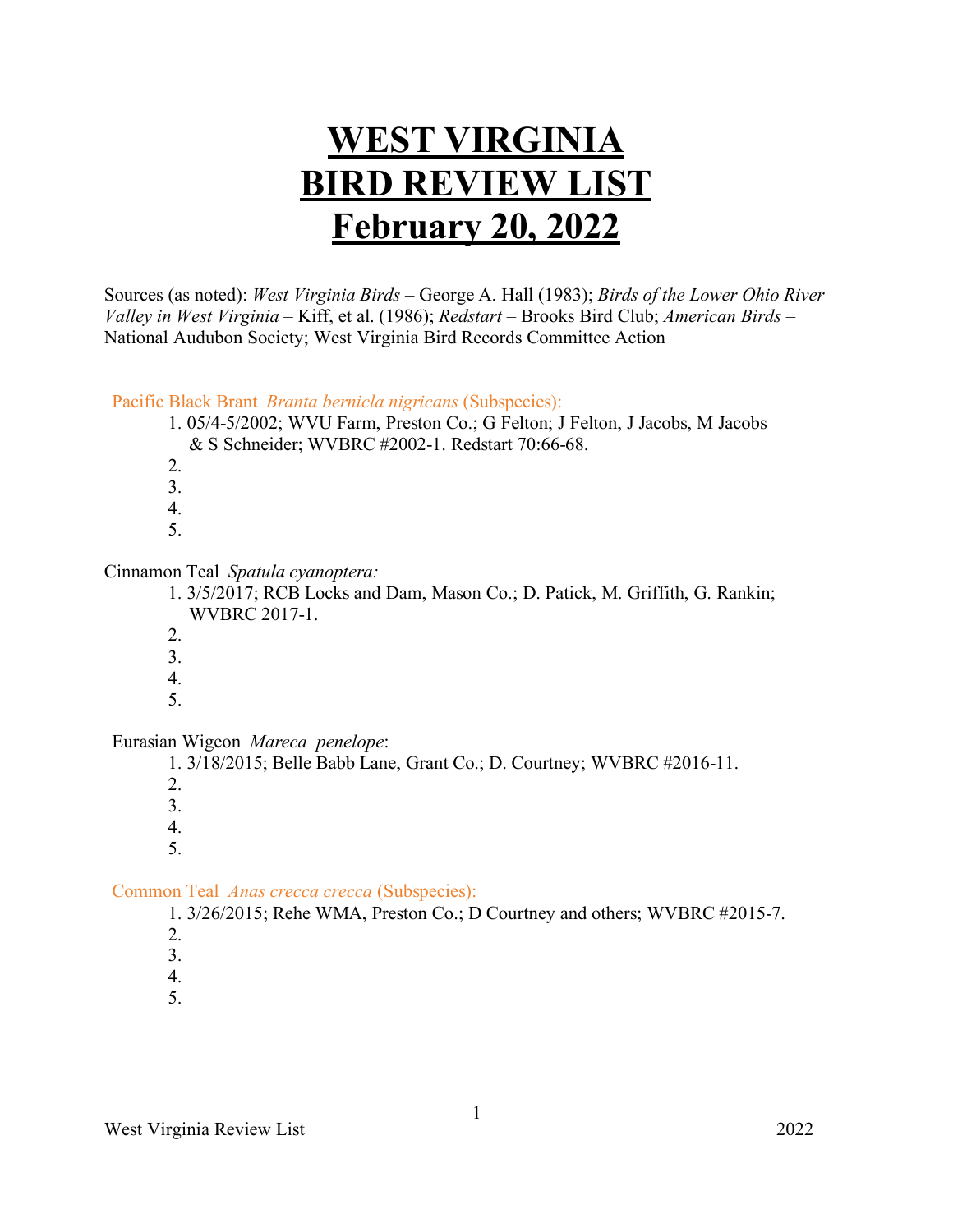King Eider *Somateria spectabilis*:

1. 11/28/1953; Ohio River, Cabell Co.; T Milewski & F Fitch; Wilson Bull. 66:141. 2.

3.

4.

5.

#### Harlequin Duck *Histrionicus histrionicus*:

- 1. 01/22/1974; New River near Hinton, Summers Co.; J L Smith; Redstart 43:73.
- 2. 01/09/2011, Ohio River at Robert C Byrd Locks & Dam; W Argabrite, M Griffith: WVBRC #2011-1.
- 3. 01/26/2014, Ohio River at Parkersburg, Wood Co.; D Courtney: WVBRC #2014-1.
- 4. 02/06/2020; Ohio River near Sand Creek, Wood Co.; T. Bronson, M. Schramm, J. Benedetti, N. Hohman; WVBRC #2020-6.
- 5.

#### Eared Grebe *Podiceps nigricollis*:

- 1. 02/12/1955; Ohio River at Wheeling, Ohio Co.; T E Shields; Redstart 22:29.
- 2. 11/05/2010 to 12/4/2010; Alpine Lake, Terra Alta, Preston Co.; G Felton, T Bronson, D Courtney & many others. Pictures by D Courtney.; WVBRC #1010-3.
- 3.
- 4.
- 5.

Eurasian Collared-Dove *Streptopelia decaocto* (outside of Monroe County)

- 1. 04/07/2019; Martinsburg, Berkeley Co.; R Sebring; WVBRC #2019-1.
- 2. 04/21/2021; Fairlea, Greenbrier Co., J O'Connell; WVBRC #2021-2.
- 3. 04/06/2021; Dryfork, Randolph Co., C Rucker; WVBRC #2021-3.
- 4. 04/19/2021; near Lewisburg, Greenbrier Co., J O'Connell; WVBRC #2021-4.
- 5. 12/19/2021; Ronceverte, Greenbrier Co., D Floyd, K Floyd; WVBRC #2021-8.

#### Inca Dove *Columbina inca*:

- 1. 3/12/2007-6/16/2007; Huntington, Cabell Co.; D Rieger & C Rieger; W Argabrite, M Griffith, M Orsie, D Patick, G Rankin & many others; WVBRC #2007-3.
- 2.
- 3.
- 4.
- 5.

#### Lesser Nighthawk *Chordeiles acutipennis*:

- 1. 04/28/2004; Glenville, Gilmer Co; G E Hall; WVBRC #2004-2.
- 2.
- 3.
- 4.
- 5.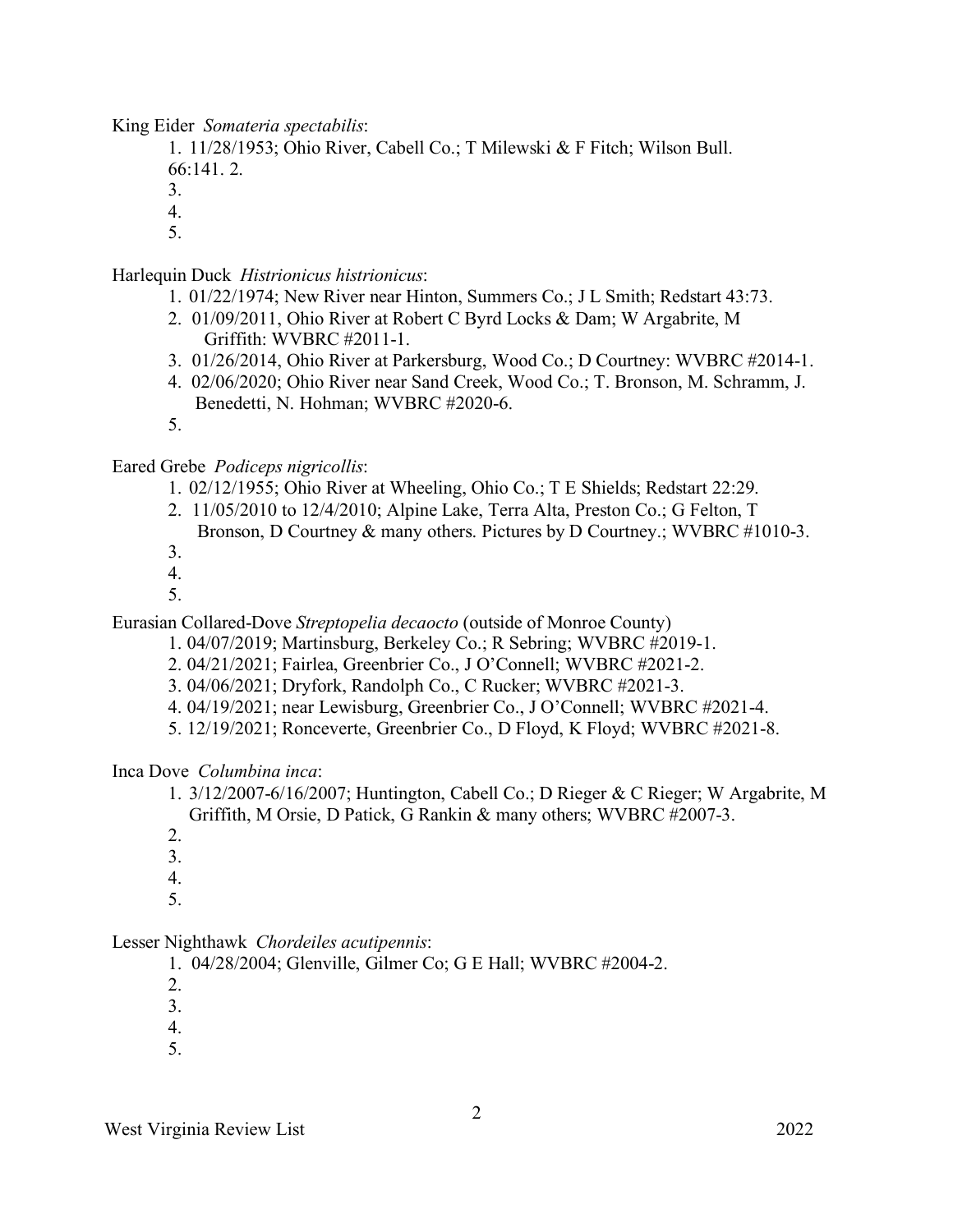Mexican Violetear *Colibri thalassinus*:

1. 06/26/2003-08/20/2003; Terra Alta, Preston Co.; K Minor; Hundreds of observers; WVBRC #2004-1.

2.

3.

4.

5.

Black-chinned Hummingbird *Archilochus alexandri:*

1. 10/11/2006-01/30/2007; Near Shephedstown, Jefferson Co.; L Wiseman; W Hershberger, S Wiedensaul & many others; WVBRC #2007-1.

2.

3.

4.

5.

#### Clapper Rail *Rallus crepitans* (*Hypothetical*):

1. ??/??/??; Ohio River; F J Frye; E A Brooks notebooks.; Hall (1983)

- 2.
- 3.
- 4.
- 5.

#### King Rail *Rallus elegans (5+ Previous Records)*:

1. 5/11/2008; Greenbottom WMA, Cabell Co.; D. L. Patick, M. Griffith, W. Argabrite; WVBRC # 2016-3.

- 2.
- 3.
- 4.
- 5.

#### Yellow Rail *Coturnicops noveboracensis*:

- 1. ??/??/1920; Near Poca, Putnam Co.; A S Morgan; Birds of the Great Kanawha Valley.
- 2. 09/06/1935; Near Bolga, Barbour Co.; M Brooks; Auk 53:96-98.
- 3. 10/08/1939; Clinton, Ohio Co.; G F Flouer; Auk 57:413-414.
- 4. 08/22/1984; Canaan Valley, Tucker Co.; E Hutton; Redstart 52:47.

5.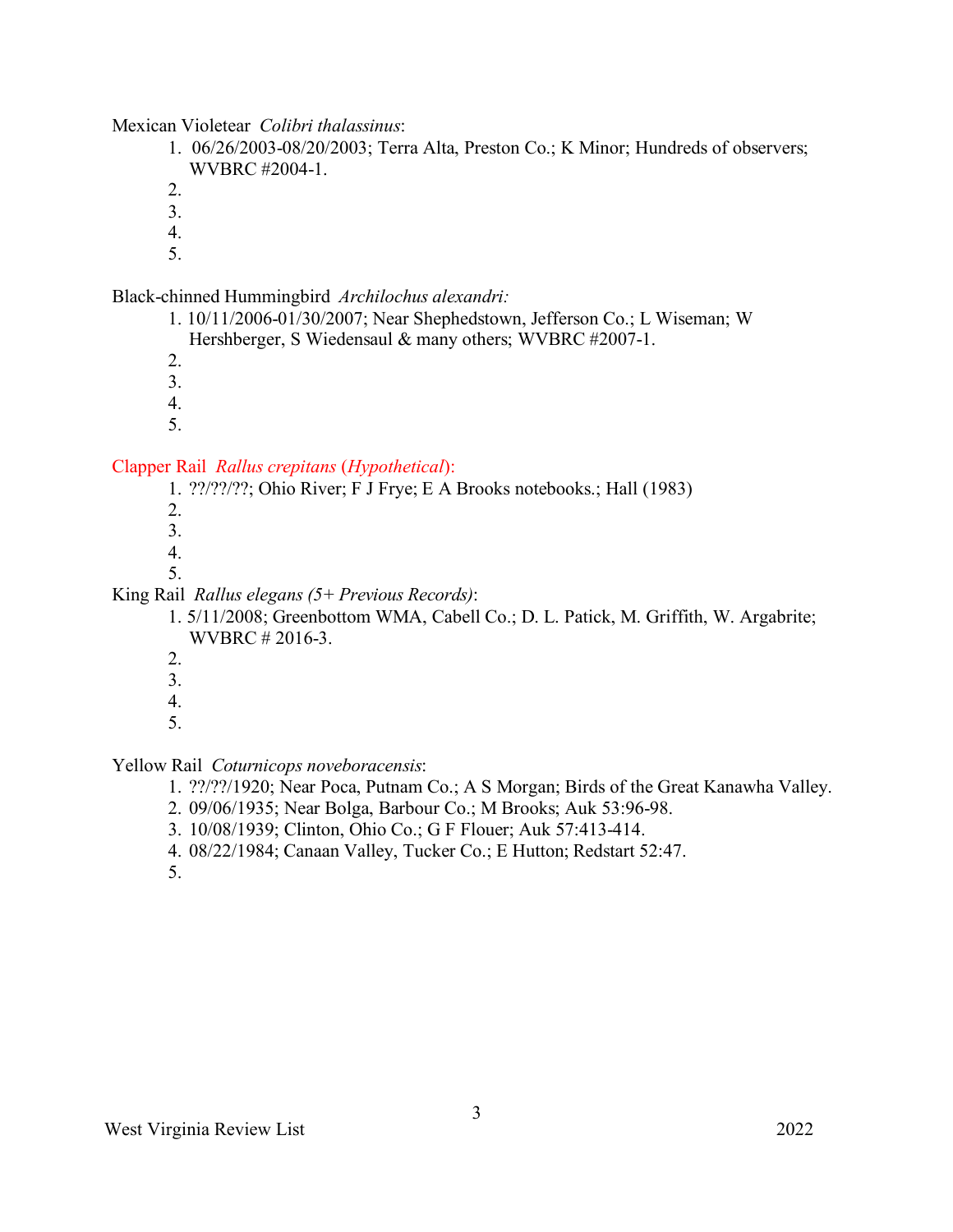Black Rail *Laterallus jamaicensis*:

- 1. 04/28/1955; Bluefield, Mercer Co.; M Dickinson.; Hall (1983)
- 2. 05/29/2012 to 06/09/2012; Cold Stream Rd. North of Capon Bridge, Hampshire Co.; S Droege, W Hershberger. Also seen and heard by many others; WVBRC #2012-1.
- 3.
- 4.
- 5.

Limpkin *Aramus guarauna;*

- 1. 08/16/2021; Steamboat Run, Jefferson Co.; E Kirschbaum, N Kirschbaum; WVBRC #2021-6. First State Record.
- 2.
- 3.
- 4.
- 5.

Black-necked Stilt *Himantopus mexicanus*:

- 1. 05/15-17/1993; Greenbottom WMA, Cabell Co.; W Argabrite; M Griffith & others; Redstart 61:57-59.
- 2. 09/17/2018; Williamson, Wood Co.; R. Esker; WVBRC#2018-13.
- 3.
- 4.
- 5.

Piping Plover *Charadrius melodus*:

- 1. 04/14/1940; Leetown, Jefferson Co.; J L Poland; Redstart 8:88-92.
- 2. 07/26/1985; South Charleston, Kanawha Co.; J Smith; Redstart 54:54.
- 3. 8/14/2016; Gallipolis Ferry, Mason Co.; D. L. Patick, M. Griffith, J. Holland, and others; WVBRC # 2016-8.
- 4.
- 5.

Whimbrel *Numenius phaeopus (5+ Previous Records):*

- 1. 05/23/2019; Harris riverfront Park; Cabell Co.; J Holland; WVBRC #2019-3.
- 2. 05/19/2019; Sandpit Pond, Mason Co.; J Keating; WVBRC # 2019-7.
- 3. 05/24/2019; Reedsville Farm, Preston Co.; D Daniels; WVBRC #2019-8.
- 4.
- 5.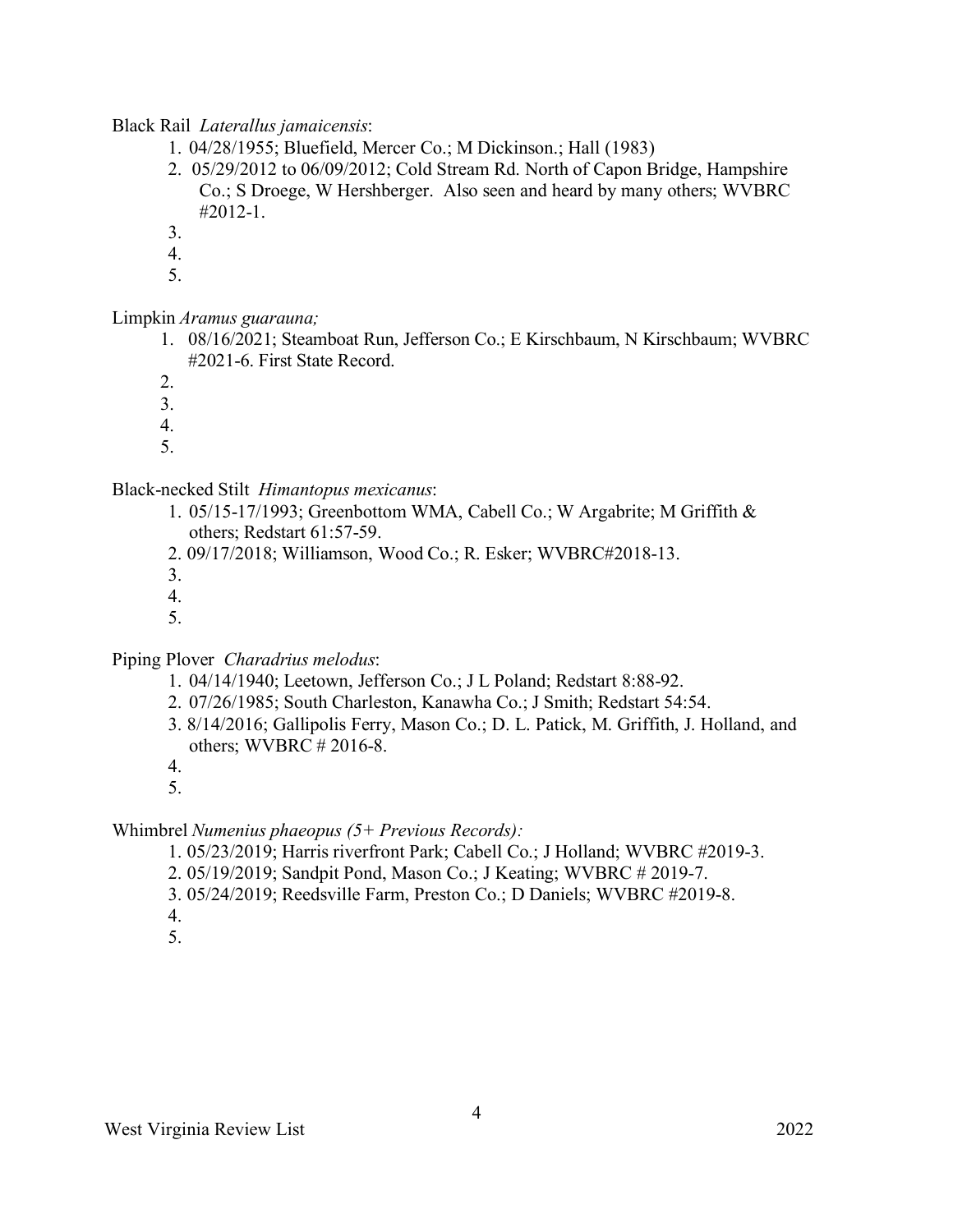Hudsonian Godwit *Limosa haemastica*:

- 1. 09/28/1967; Near Benwood, Marshall Co.; J Cole; Redstart 35:59.
- 2. 09/20/2011: Apple Grove Fish Hatchery, Mason Co.; W Argabrite, M Griffith,
- G Rankin, D Patick & D Courtney; WVBRC #2011-5.
- 3.
- 4.
- 5.

Marbled Godwit *Limosa fedoa*:

- 1. 08/08/1986; Near Hamlin, Lincoln Co.; T Igou; & others Redstart 53:138.
- 2. 08/05/1987; Ashton, Mason Co.; W Argabrite; Redstart 55:105-106.
- 3. 04/21/1988, Huntington, Cabell Co.; W Argabrite; M Griffith & others; Redstart 55:117.
- 4. 04/19/1998, Robert C Byrd Locks & Dam, Mason Co.; W Argabrite; M Griffith; WVBRC #2001-2

5.

Ruddy Turnstone *Arenaria interpres (5+ Previous Records)*:

- 1. 5/21/2015; Gallipolis Ferry, Mason Co.; M Griffith; WVBRC #2015-8.
- 2. 7/29/2009; RCB Locks, Mason Co.; D. L. Patick; WVBRC #2016-5.
- 3. 07/22/2018; Apple Grove Hatchery, Cambell Co.; M. Griffith, J. Holland, et. al.; WVBRC#2018-10.

4.

- 5.
- Great Knot *Calidris tenuirostris*:
	- 1. 08/13/2007; Winfield Locks & Dam, Putnam Co.; S Gillispie; W Argabrite, K Kazmierski, D Patick; WVBRC #2007-7.
	- 2.
	- 3.
	- 4.
	- 5.

#### Red Knot *Calidris canutus*:

- 1. 05/14-16/2007; Robert C. Byrd Locks & Dam, Mason Co.; W Argabrite; M Griffith, M Orsie, D Patick & others; WVBRC #2007-6.
- $2<sup>2</sup>$
- 3.
- 4.
- 5.

#### Parasitic Jaeger *Stercorarius parasiticus*:

1. 09/14/1963; St. Albans, Kanawha Co.; A. Shreve; Redstart 31:11.

2. 10/09/1973; East Lynn Lake, Wayne Co.; C W Nelson; American Birds 28:52- 56. 3.

- 4.
- 5.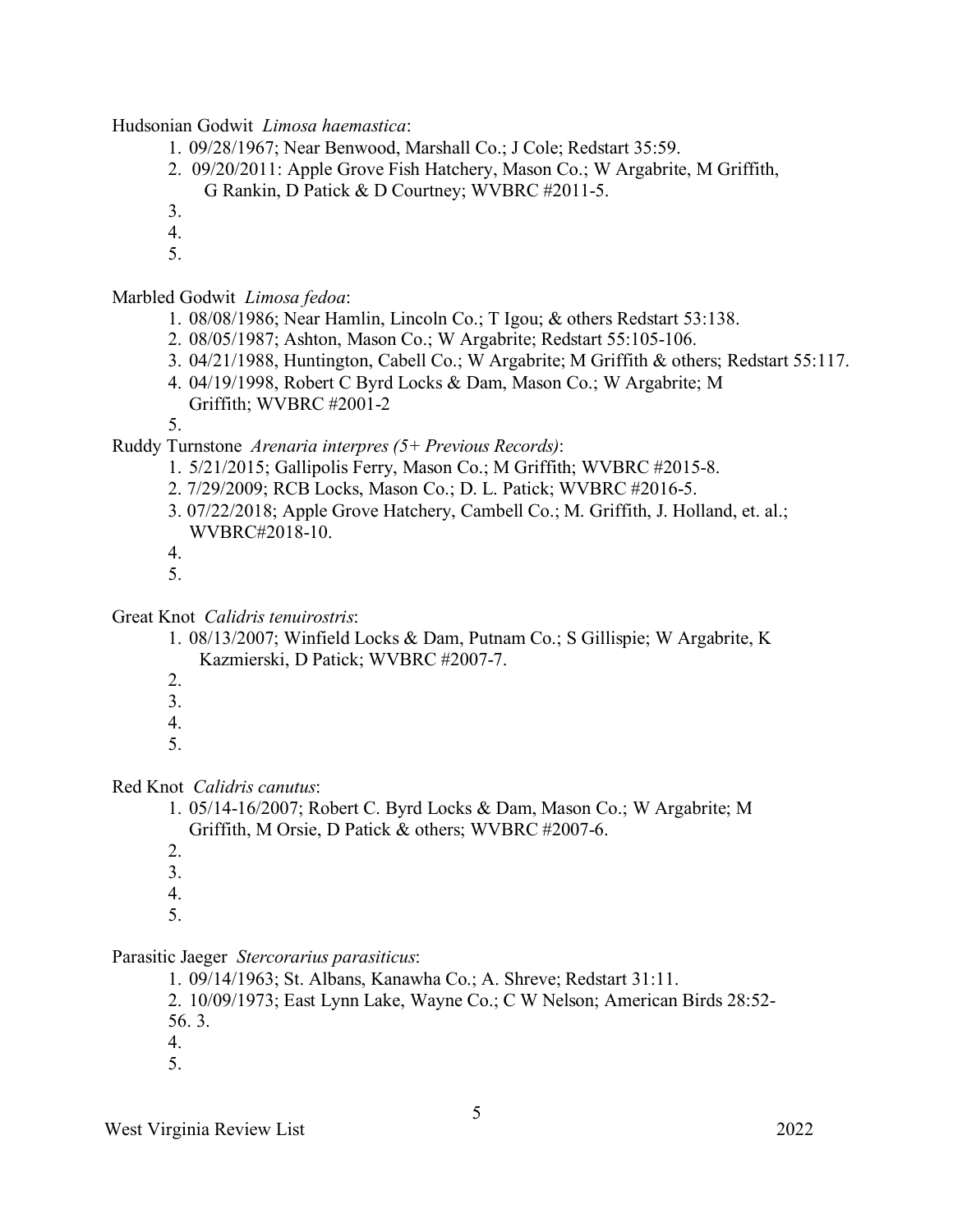Long-tailed Jaeger *Stercorarius longicaudus*:

1. 08/24-26/2005; Charles Town, Jefferson Co.; M Orsie; W Argabrite, J Browning & W Hershberger; WVBRC #2005-4.

2.

3.

4.

5.

Black-legged Kittiwake *Rissa tridactyla*:

1. ??/??/1902; Ohio River, Wood Co.; E A Brooks; A check-list of WV Birds Bull 316.

2. 10/25/1963; Dunlow, Wayne Co.; R M Edeburn; Wilson Bull. 76:214-215.

3.

4.

5.

Sabine's Gull *Xema sabini*:

- 1. 09/24/1993; Buckley Island, Wood Co.; P Morrison & M Ellis; Redstart 62:120-121.
- 2. 09/04/1997; Ohio River, Point Pleasant, Mason Co.; W Argabrite; WVBRC #98-2.
- 3. 09/19/2000; Hancock Co.; R Donaghy, J Fenske & W Yoder; WABRC #2000-2-A.
- 4. 09/13/2018; Prickett's Fort, Marion Co.; C. Staley; WVBRC#2018-12.
- 5.

# Little Gull *Hydrocoloeus minutus (Hypothetical)*:

- 1. 02/07/1998; French Creek Wildlife Area, Belmont, Pleasants Co.; B. Thompson & J. Zickefoose; WVBRC #98-5A & #98-5B.
- 2.
- 3.
- 4.
- 5.

Laughing Gull *Leucophaeus atricilla (5+ Previous Records)*:

- 1. 09/02/2017; Tygart Lake, Taylor Co.; M. Brown, K. Carlsen; WVBRC #2018-1.
- 2. 04/14/2019; Hogueland Lane, Grant Co.; A Graham; WVBRC #2019-2.
- 3. 09/24/2019; Harris Riverfront Park, Cabell Co.; J Holland, D Patick, G Rankin, J Keating; WVBRC #2019-5.
- 4.

5.

- Franklin's Gull *Leucophaeus pipixcan*:
	- 1. 03/30-31/1992; Huntington, Cabell Co.; J Hubbard; W Argabrite, M Griffith, G Rankin & others; Redstart 59:90-92.
	- 2. 05/27/1996; Huntington, Cabell Co.; H Slack; W Argabrite, M Griffith, J & JA Hubbard; WVBRC #96-1, #97-1A & #97-1B. Redstart 64:47-49.
	- 3. 05/03/2011; Robert C. Byrd Locks & Dam, Mason Co.; W Argabrite, M Griffith & D Patick; WVBRC #2011-2 a&b.
	- 4. 04/24/2020; Gallipolis Ferry, Mason Co.; M. Griffith and J. Keating; WVBRC #2020-4. 5.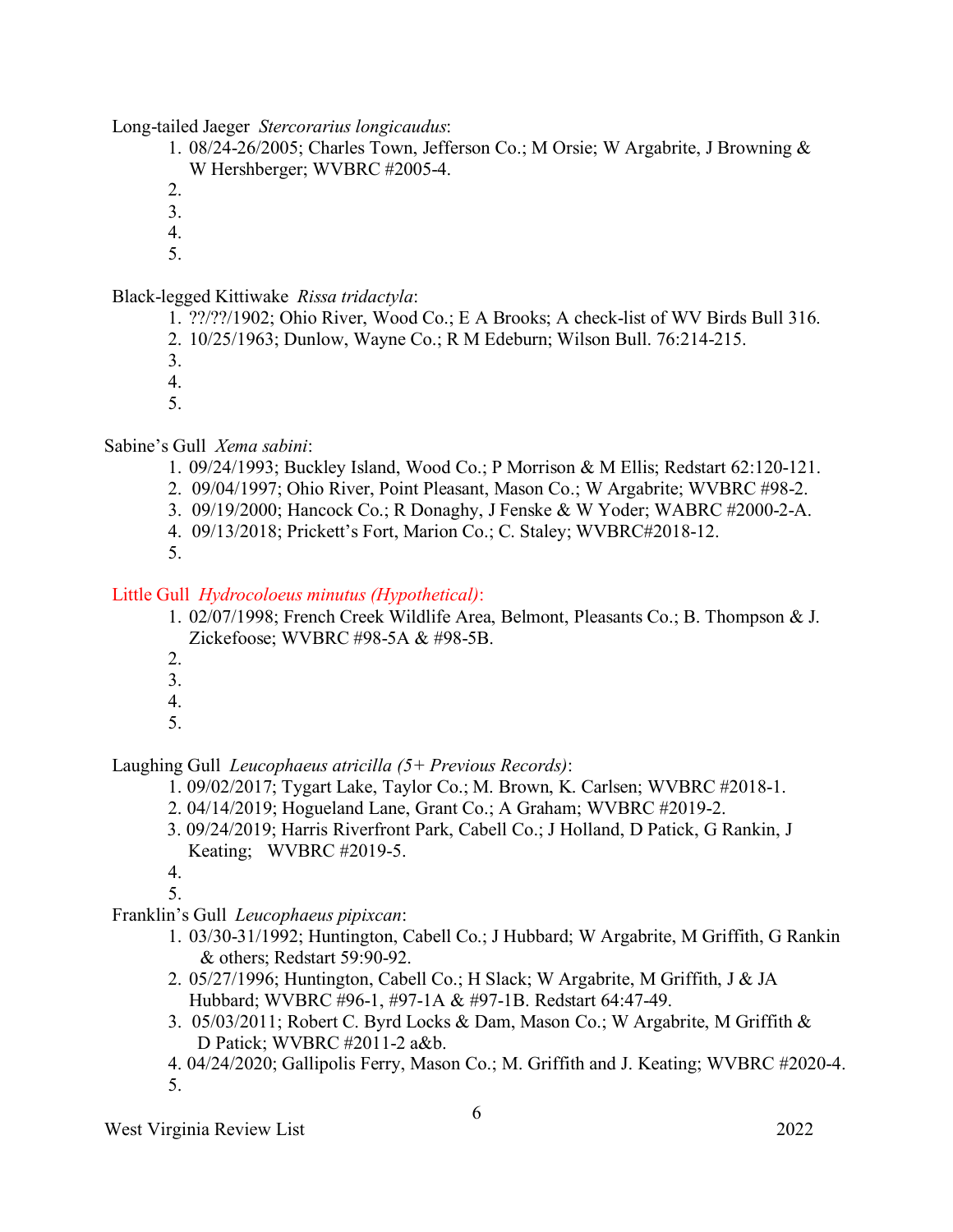Kelp Gull *Larus dominicanus (Hypothetical)*:

1. 2/11/2015; Pike Island Lock and Dam, Ohio Co.; R Tomazin, A R Buckelew, Jr.; WVBRC #2015-1.

2.

3.

4.

Sooty Tern *Onychoprion fuscata*:

1. 07/31/1926; Near Charleston, Kanawha Co.; I H Johnston; Auk 43:535-536.

- 2. 08/02/1926; Near Wheeling, Ohio Co.; Hall (1983)
- 3. 08/??/1975; Gauley Bridge, Fayette Co.; Phillips.; Hall (1983)

4. 5.

Least Tern *Sterna antillarum (5+ previous records)*:

- 1.
- 2.
- 3.
- 4.
- 5.

Pacific Loon *Gavia pacifica:*

- 1. 05/06/2020; Belleville Locks and Dam, Wood Co.; M. Griffith, T. Bronson; WVBRC #2020-5.
- $2<sup>1</sup>$
- 3.
- 4.
- 5.

Wood Stork *Mycteria americana (5+ previous records)*:

1. 07/27/2018; Williamson Marsh, Wood Co.; N. Hohman, R. Esker, et. al.; WVBRC#2018-11.

- 2.
- 3.
- 4.
- 5.

#### Magnificent Frigatebird *Fregata magnificens* (*Hypothetical*):

1. 09/29/1988; Ohio River, Cabell Co.; W Tolin & M Zeto (DNR); Redstart 56:38.

- 2.
- 3.
- 4.
- 5.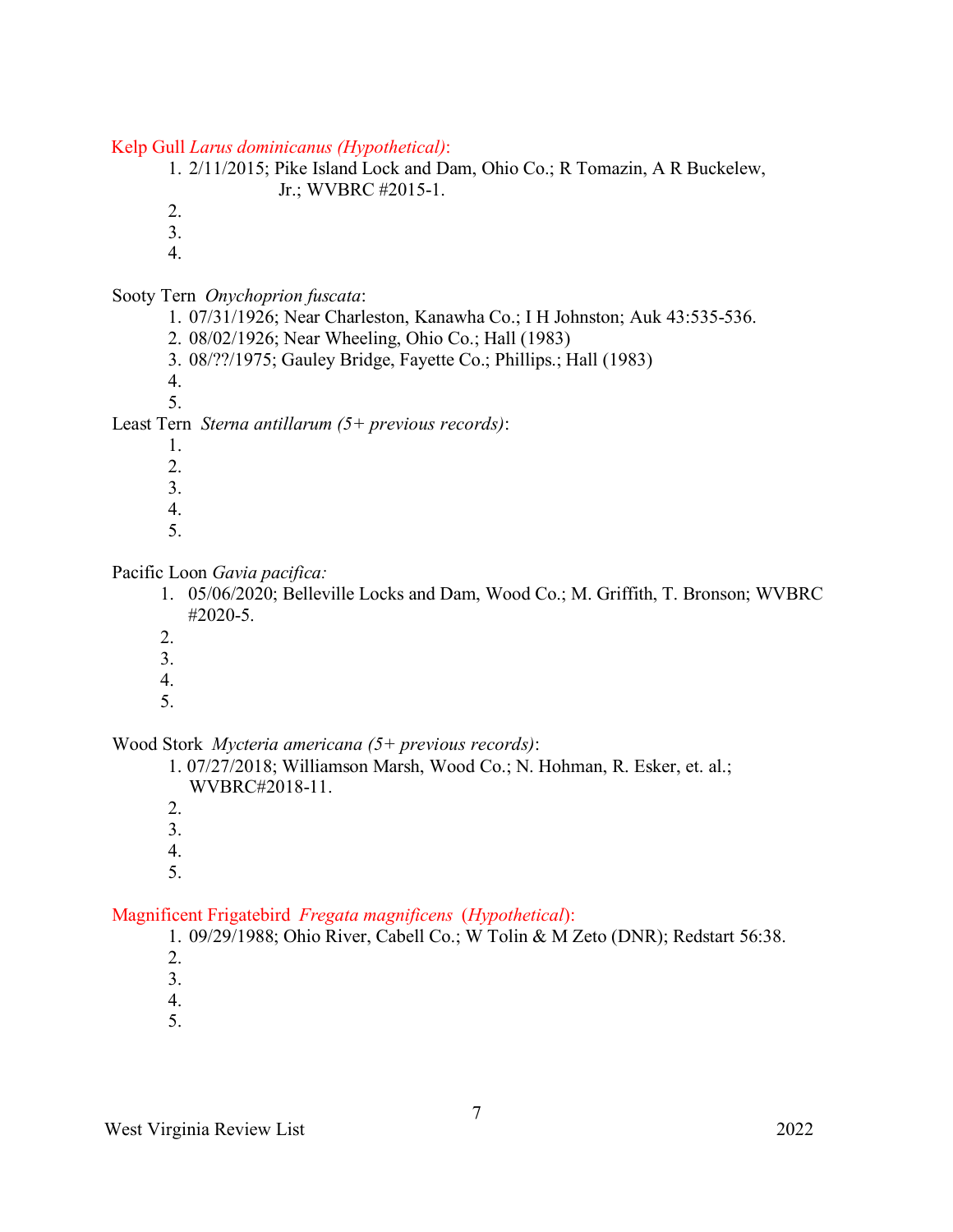Anhinga *Anhinga anhinga* (*Hypothetical*):

- 1. 09/??/1990; Tygart Valley River at Elkins, Randolph Co.; Peter Zurbuch (DNR).; Redstart 58:107-109
- 2.
- 3.
- 4.
- 5.

Great Cormorant *Phalacrocorax carbo*:

- 1. 11/??/1914; Ohio River at Parkersburg, Wood Co.; P C Bibbee; Birds of West Virginia (1929).
- 2.

3.

- 4.
- 5.

# Brown Pelican *Pelecanus occidenalis*:

- 1. 06/22/2011; Bluestone Lake, Summers Co.; M Scott, J Hansbarger: WVBRC #2011-4. 2. 09/12/2020; Bull Creek, Wood Co.; J. White and J. Benedetti; WVBRC #2020-10. 3.
- 4.
- 5.

#### Great White Heron *Ardea herodias occidentalis* (Subspecies):

- 1. 07/22/2020; Marmet Locks, Belle, Kanawha Co.; R. Gregg; WVBRC #2020-9.
- 2.
- 3.
- 4.
- 5.

# Tricolored Heron *Egretta tricolor*:

- 1. 07/31 8/22/2002; Shenandoah River, Jefferson Co.; M Orsie; C Del-Colle & J Trapp; WVBRC #2002-3 & 2002-4. Redstart 70:39-41.
- 2. 07/26-28/09; Stauffer's Marsh, Berkeley Co.; J Little & B Little, later many others; WVBRC #2009-10.
- 3.
- 4.
- 5.
- Glossy Ibis *Plegadis falcinellus:*
	- 1. 05/17-18/1993; Apple Grove, Mason Co.; W & P Argabrite; M Griffith, G Rankin; Redstart 61:57-59.
	- 2. 05/06-09/2007; Greenbottom WMA, Cabell Co.; W Argabrite & M Griffith; M Orsie, D Patrick, G Rankin & many others; WVBRC #2007-5-1.
	- 3. 07/21/2007; Reedsville, Preston Co.; G Felton; WVBRC #2007-5-2.
	- 4. 10/9/2008; Robert C Byrd Locks & Dam Goose Ponds; D Patick. WVBRC #2015-2.
	- 5.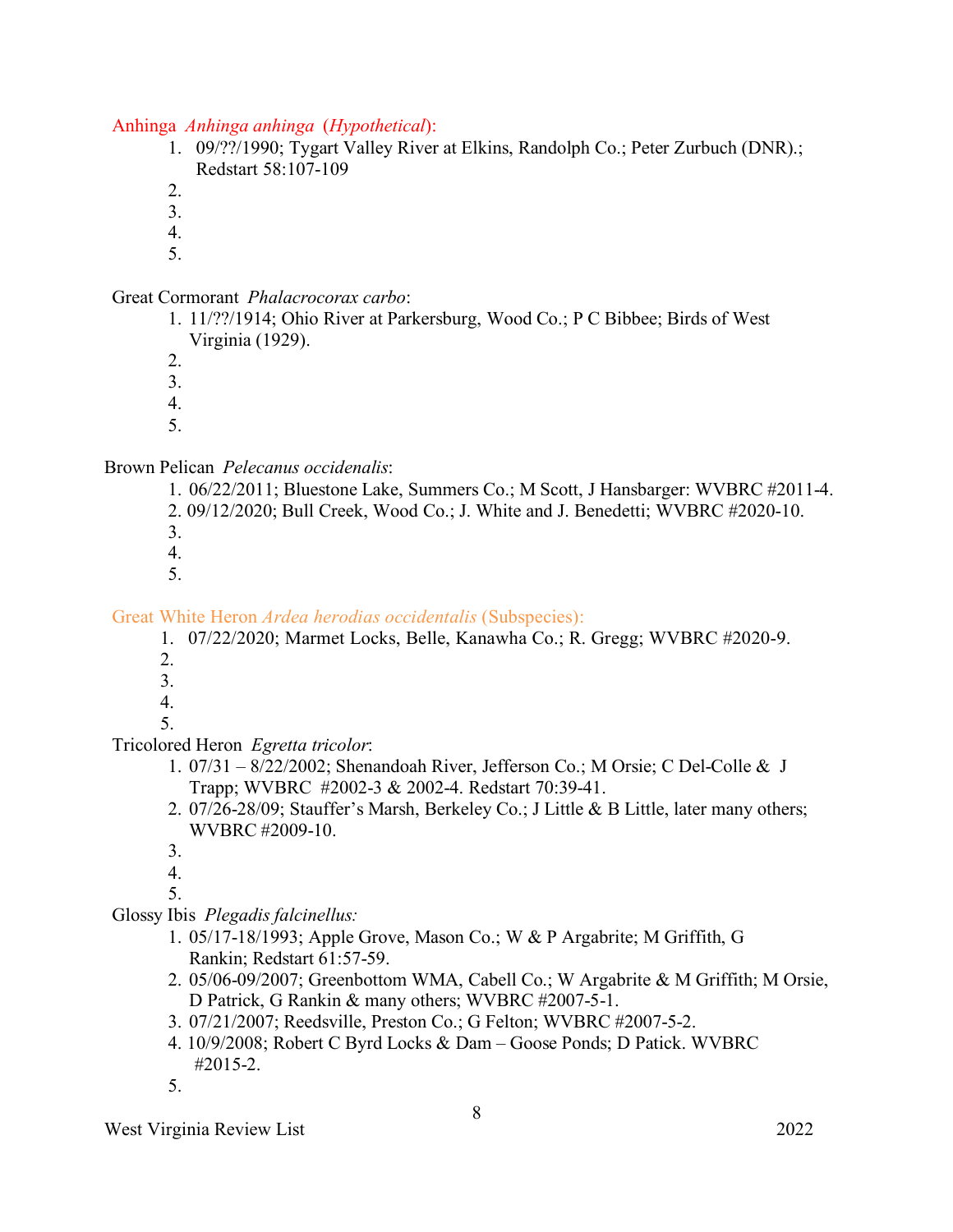White-faced Ibis *Plegadis chihi:*

- 1. 10/25/2011; Greenbottom WMA, Cabell Co.; W Argabrite, M Griffith, D Patrick & G Rankin; WVBRC #2011-6.
- 2. 04/27/2020; Green Bottom WMA, Cabell Co.; J. Holland, J. Keating, M. Griffith; WVBRC #2020-12.
- 3. 04/17/2021; Gallipolis Ferry, Mason Co.; M Griffith, J Keating; WVBRC #2021-5. 4.
- 5.

# Roseate Spoonbill *Platalea ajaja*:

1. 06/13/2018; Terra Alta, Preston Co.; L. Helgerman & many others; WVBRC#2018-9.

- 2.
- 3.
- 4. 5.

White-tailed Kite *Elanus leucurus (Hypothetical)*: 1. 07/25 to 08/25/2001; near Blair, Logan Co.; D Chamblin; F Ammer, P Wood, A

Gatesman, D Mortensen, J Simmons & J Williams; WVBRC #2001-8.

- 2.
- 3.
- 4.
- 5.

# Swainson's Hawk *Buteo swainsoni*:

- 1. 09/16/1897; White Sulphur Springs, Greenbrier Co.; M M Collins; Hawkeye Ornithologist and Oologist 2:1-3.
- 2. 09/30/2012; Hogueland Rd., Grant Co.; F Atwood; WVBRC #2012-3.
- 3. 12/20/2013; Brandywine Recreation Area, Pendleton Co.; C Rucker; WVBRC #2013-3.
- 4.
- 5.

# Northern Hawk Owl *Surnia ulula (Hypothetical)*:

1. 12/05/1985; Union, Monroe Co.; Glen Betler; American Birds 40:279-282.

- 2.
- 3.
- 4.
- 5.

# Black-backed Woodpecker *Picoides arcticus* (*Hypothetical*):

- 1. 03/04/1962; Arroyo, Hancock Co.; E R Chandler; Redstart 29-
	- 97. 2.
- 3.
- 4.
- 5.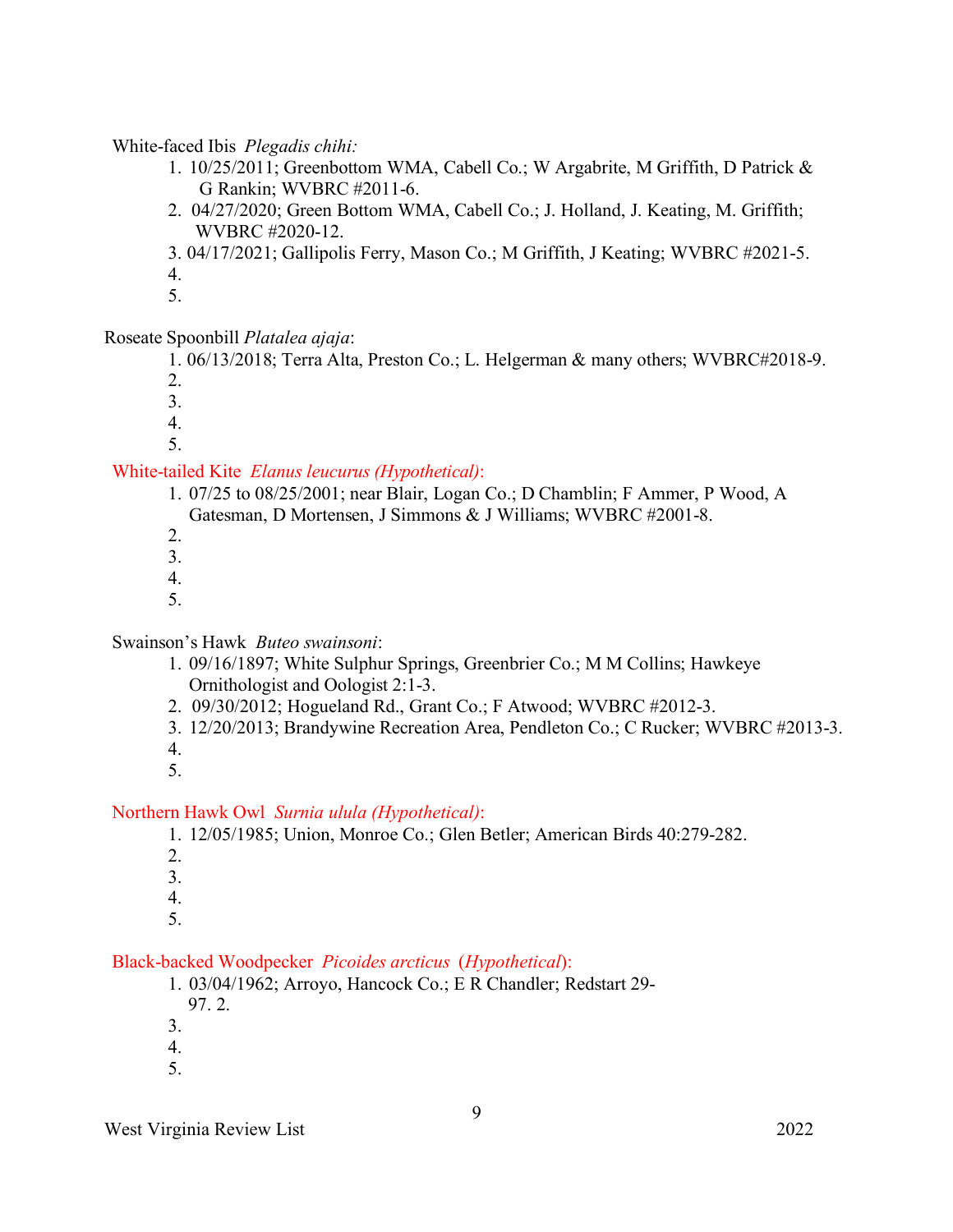#### Gyrfalcon *Falco rusticolus* (*Hypothetical*):

- 1. 09/22/2000; Monroe Co.; M Corley, J Davis, L Knupp, M Morgan, G Pence, J Phillips; WVBRC #2000-1-A.
- 2.
- 3.
- 4.
- 5.

#### Ash-throated Flycatcher *Myiarchus cinerascens*:

- 1. 12/15/1990; Jefferson Co.; R S Dean & W L Hershberger; Redstart 58:61-62.
- 2.
- 3.
- 4.
- 5.

# Western Kingbird *Tyrannus verticalis*:

- 1. 09/23/2012 to 10/03/12; Harpers Ferry NP, Jefferson Co.; D Hale, M Orsie & many others; WVBRC #2012-2.
- 2.
- 3.
- 4.
- 5.

# Scissor-tailed Flycatcher *Tyrannus forficatus*:

- 1. Early 1950s; Barboursville, Cabell Co.; R Estler.; Hall (1983)
- 2. 05/21/1970: Charleston, Kanawha Co.; A Shreve & several observers.; Hall (1983)
- 3. 09/02/2006: Near Hillsboro, Pocahontas Co.; D Holsinger, G Byrne & E Oswall; WVBRC #2006-1.
- 4. 10/19/2014; Kanawha City, Kanawha Co.; M Griffith and W Argabrite; WVBRC #2015-11.
- 5.

# Fork-tailed Flycatcher *Tyrannus savana*:

- 1. 10/8/2014; Sinks Grove, Monroe Co.; R Davis; #WVBRC 2014-9.
- 2.
- 3.
- 4.
- 5.

# Say's Phoebe *Sayornis saya*:

- 1. 11/28/2013-01/02/2014; Gallipolis Ferry, Mason Co.; G Rankin, later W Argabrite, M Griffith, D Patick & many others; WVBRC #2013-2.
- 2.
- 3.
- 4.
- 5.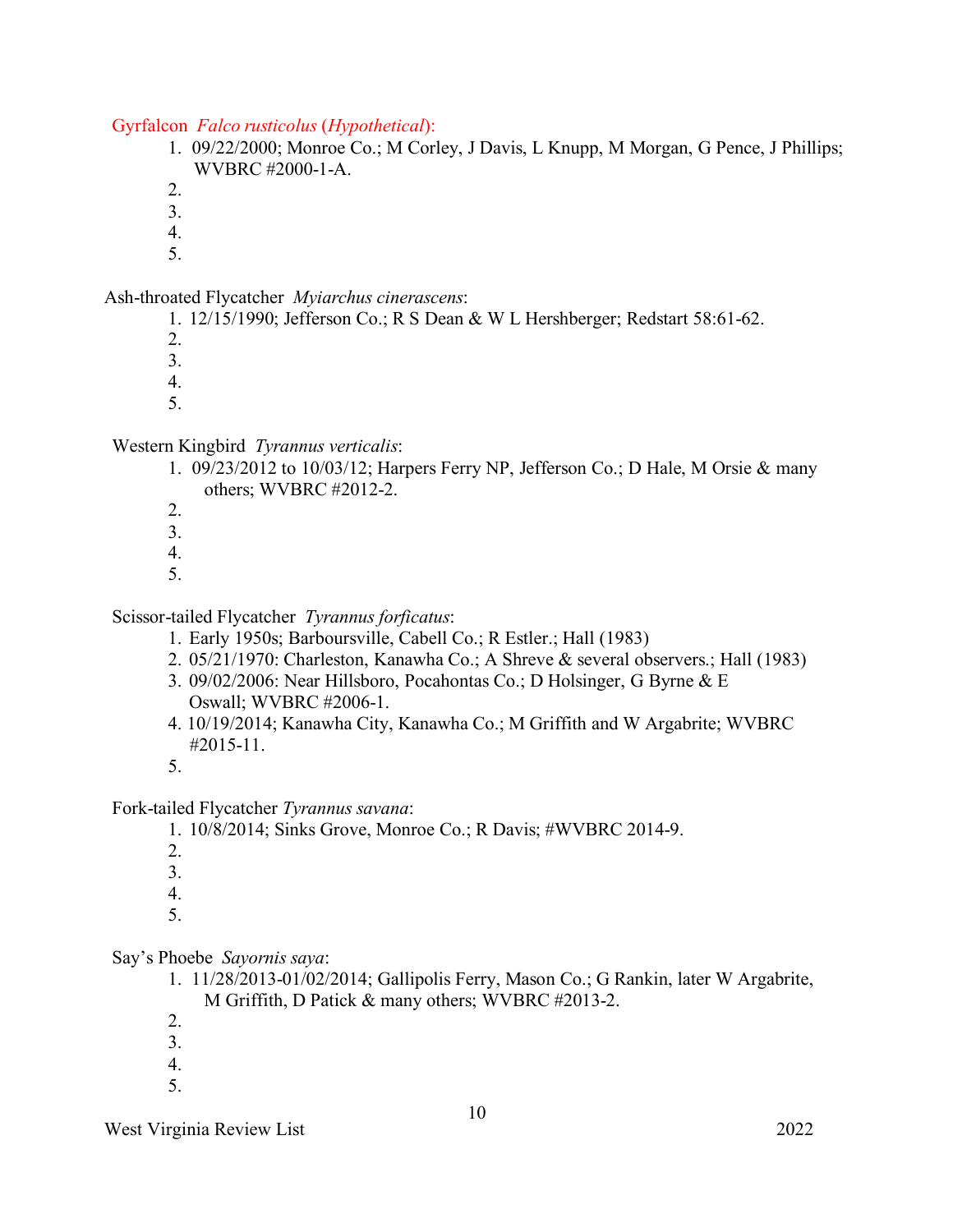Vermilion Flyatcher *Pyrocephalus rubinus* (*Hypothetical*):

1. 05/12/1956; Wellsburg, Brooke Co.; W Jennings & several others; Redstart 43:90- 107. 2.

3.

4.

- 5. Bell's Vireo *Vireo bellii;*
	- 1. 05/02/1987; Greenbottom WMA, Cabell Co.; W Argabrite & A Torn; Redstart 55:77- 79. (*hypothetical*).
	- 2. 09/26/2020; Blackwater Canyon Trail, Tucker Co.; L. Dilling and L. Dilling; WVBRC #2020-11.

3.

- 4.
- 5.

Black-billed Magpie *Pica hudsonia (5+ Previous Records)*:

- 1.
- 2.
- 3.
- 4.
- 5.

Boreal Chickadee *Poecile hudsonica*:

- 1. 11/10/1969; Morgantown, Monongalia Co.; G Hall; Redstart 37:61. 2.
- 3.
- 4.
- 5.

Cave Swallow *Petrochelidon fulva*:

1. 12/02/2019; Thistle Ridge Farm, Pocahontas Co.; S Kearns. WVBRC #2019-9.

- 2.
- 3.
- 4.
- 5.

Bohemian Waxwing *Bombycilla garrulous (5+ Previous Records)*:

- 1.
- 2.
- 3.
- 4.
- 5.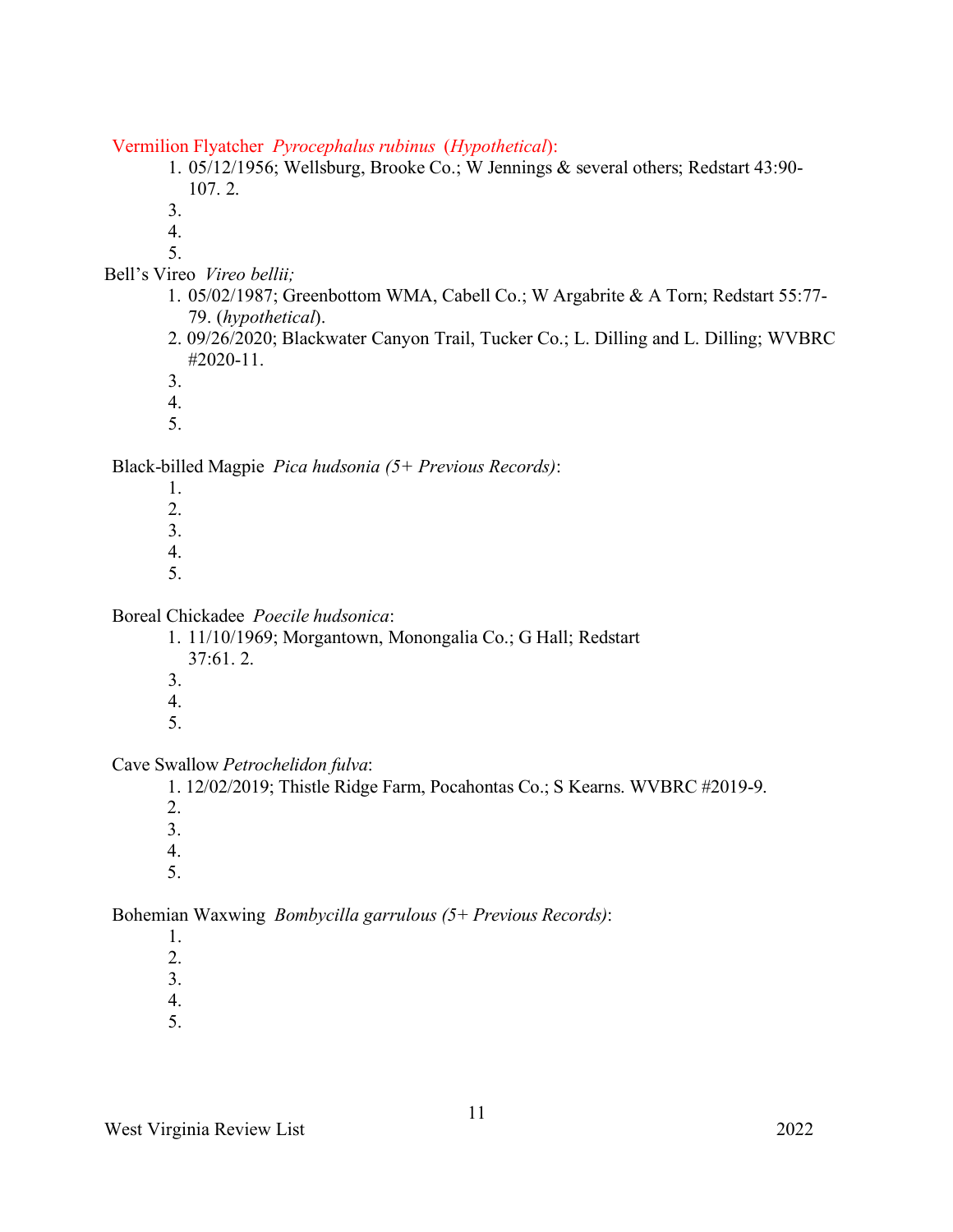Bewick's Wren *Thryomanes bewickii (5+ Previous Records)*:

- 1.
- 2.
- 3.
- 4. 5.

# Bicknell's Thrush *Catharus bicknelli*:

- 1. 05/16/1940; Morgantown, Monongalia Co.; W Lunk; Auk 58:264.
- 2. 05/06/1961; Charleston, Kanawha Co.; R & G Ballentine; Redstart 28:101.
- 3. 09/16/1961; Wheeling, Ohio Co.; G Breiding; Redstart 29:50-
- 51. 4.
- 5.

# Varied Thrush *Ixoreus naevius*:

- 1. 09/29/1993; Allegheny Front Migration Observatory, Tucker Co.; J Ward & others; Redstart 62:50-52.
- 2. 12/27/2001, near Williamstown, Wood Co.; P Collins, K & S Allman, H, L & D Collins; WVBRC #2001-10
- 3.
- 4.
- 5.

Pine Grosbeak *Pinicola enucleator (5+ Previous Records):*

- 1.
- 2.
- 3.
- 4.
- 5.

Hoary Redpoll *Acanthis hornemanni*:

- 1. 12/21/1993; Ashton, Mason Co.; W Argabrite & S Smith; M Griffith, G Rankin; Redstart 62:81-82.
- 2.
- 3.
- 4.
- 5.

European Goldfinch *Carduelis carduelis (exotic);*

1. 01/28/2021; Bruceton Mills, Preston Co.; S Cavallaro; WVBRC #2021-1.

- 2.
- 3.
- 4.
- 5.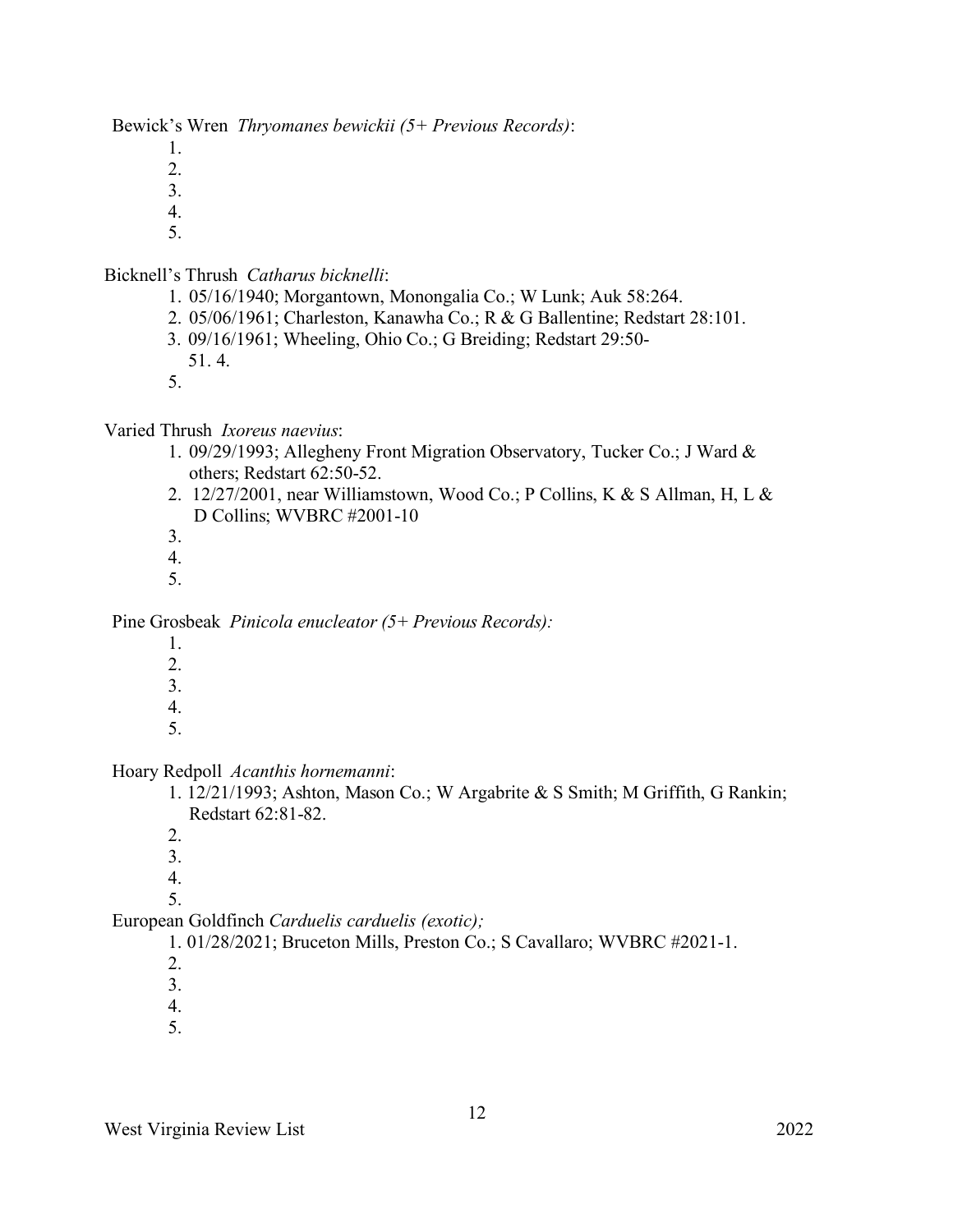Smith's Longspur *Calcarius pictus:*

- 1. 04/05/1987; Gallipolis Locks, Mason Co.; W L Argabrite, J Fletcher, M Griffith & others; Redstart 55:57-59.
- 2.
- 3.
- 4.
- 5.

Bachman's Sparrow *Peucaea aestivalis (5+ Previous Records)*:

- 1.
- 2.
- 3.
- 4.
- 5.

Lark Bunting *Calamospiza melanocorys:*

- 1. 01/01/1949; Kanawha City, Kanawha Co.; W DeGarmo & C Handley, Sr.; Hall (1983)
- 2. 12/??/1966; Morgantown, Monongalia Co.; M Brooks.; Hall (1983)
- 3. 05/09/1967; Lewisburg, Greenbrier Co.; C Handley.; Hall (1983)
- 4. 10/31/1969; Lewisburg, Greenbrier Co.; C Handley.; Hall (1983)
- 5.

Harris's Sparrow *Zonotrichia querula*:

- 1. 2/17/2014; Lewisburg, Greenbrier Co.; M Orsie, B Brenneman, J Brenneman; #WVBRC 2014-5.
- 2. 12/20/2008; Handley WMA, Pocahontas Co.; D Patick and M Griffith; WVBRC #2015-4.
- 3. 4/17/2017; Middle Isl., Pleasants Co.; J. Benedetti, B. Harman, N. Harman, P. Collis.; WVBRC 2017-3.
- 4.
- 5.

# Baird's Sparrow *Centronyx bairdii* (*Hypothetical*):

1. 10/25/1984; WVU Forest, Preston Co.; G H Breiding; Redstart 52:61-62.

- 2.
- 3.
- 4.
- 5.

# Canyon Towhee *Melozone fuscus* (*Hypothetical*):

1. 10/??/1969; Morgantown, Monongalia Co.; R & M Brooks.; Hall (1983)

- 2.
- 3.
- 4.
- 5.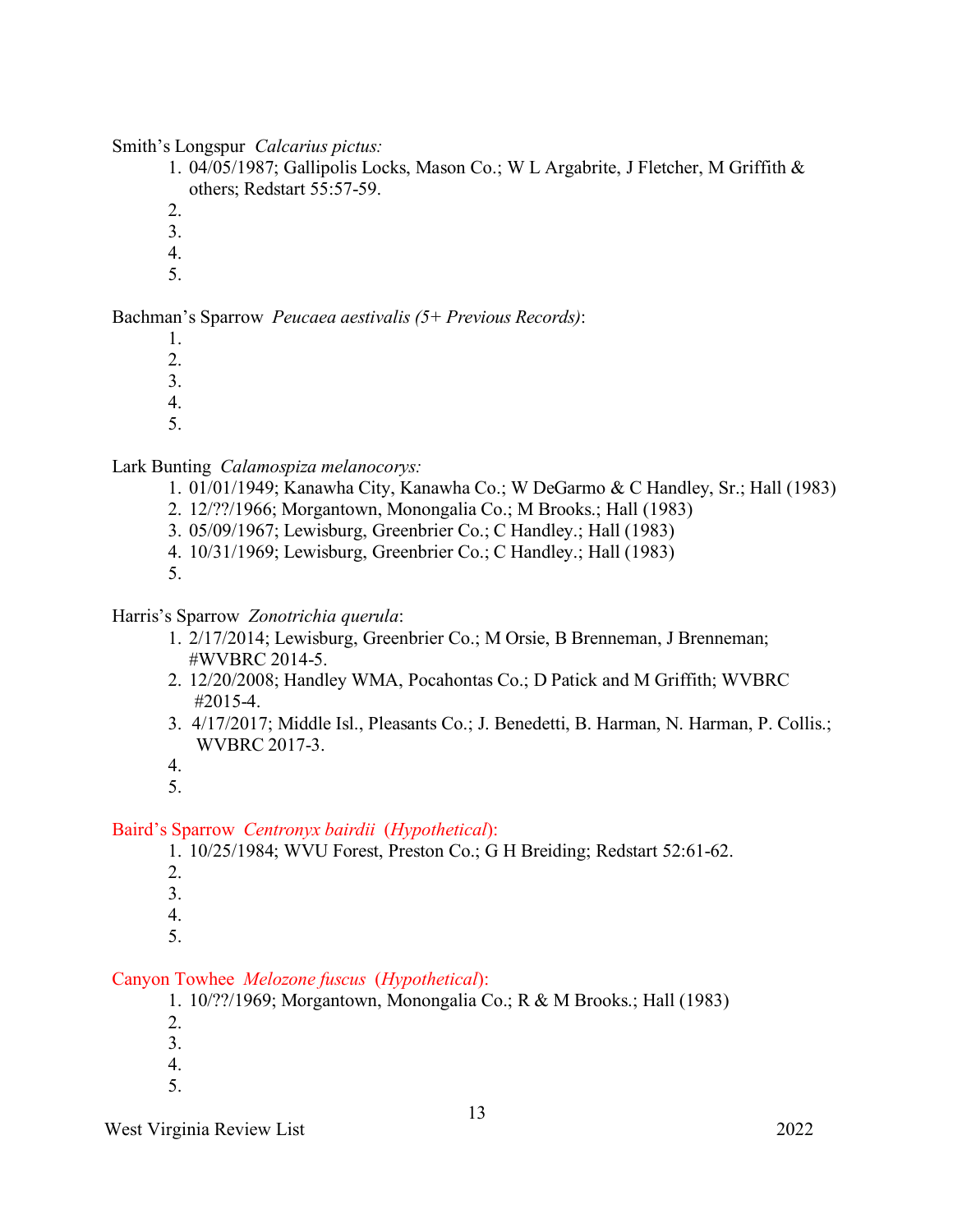Green-tailed Towhee *Pipilo chlorurus*:

1. 12/19/1957-04/17/1958; Ona, Cabell Co.; M Kiff & L Kiff, others; Edeburn et al., 1960.; Hall (1983).

- 2.
- 3.
- 4.
- 5.

Spotted Towhee *Pipilo maculatus (Hypothetical)*:

1. Winter of 1968-1969; Charleston, Kanawha Co.; C Handley, Sr; Redstart (future).

- 2.
- 3.
- 4.
- 5.

# Western Meadowlark *Sturnella neglecta (5+ Previous Records)*:

- 1. 06/06/2011 to 07/17/2011; Jumping Branch, Summers Co.; W Snyder, B Reeder, W Argabrite, D Courtney, M Griffith, M Orsie & many others; WVBRC #2011-3.
- 2. 03/31/2020; Reedsville Farm, Preston Co.; D. Daniels; WVBRC #2020-1.
- 3.
- 4.
- 5.

#### Brewer's Blackbird *Euphagus cyanocephalus (5+ Previous Records)*:

- 1. 1/1/2009; Rt. 35, Farmland, Mason Co.; D. L. Patick and M. Griffith; WVBRC #2016-2.
- 2.
- 3.
- 4.
- 5.

# Virginia's Warbler *Leiothlypis virginiae*:

- 1. 02/10-17/2007; Harpers Ferry, Jefferson Co.; D Myles & K Myles; M Orsie, W Argabrite & many others; WVBRC #2007-4.
- 2.
- 3.
- 4.
- 5.

# Kirtland's Warbler *Setophaga kirtlandii*:

- 1. 05/19/1937; Ice's Ferry, Monongalia Co.; M Brooks & I Boggs; Redstart 4:61. Hypothetical
- 2. 05/16/1943; Morgantown, Monongalia Co.; I Boggs.; Hall (1983) Hypothetical
- 3. Early 1940s; Wheeling, Ohio Co.; W Wylie.; Hall (1983) Hypothetical
- 4. 05/16/1954; Morgantown, Monongalia Co.; G Hall.; Hall (1983) Hypothetical
- 5. 05/17/1983; Near Williamstown, Wood Co.; P Collett; Redstart 50:107-108. Hypothetical
- 6. 9/30/2014; Allegheny Front Migration Observatory, Tucker Co., J. Runyan, R. Dean, L. Graffious, and many others; WVBRC #2016-7.